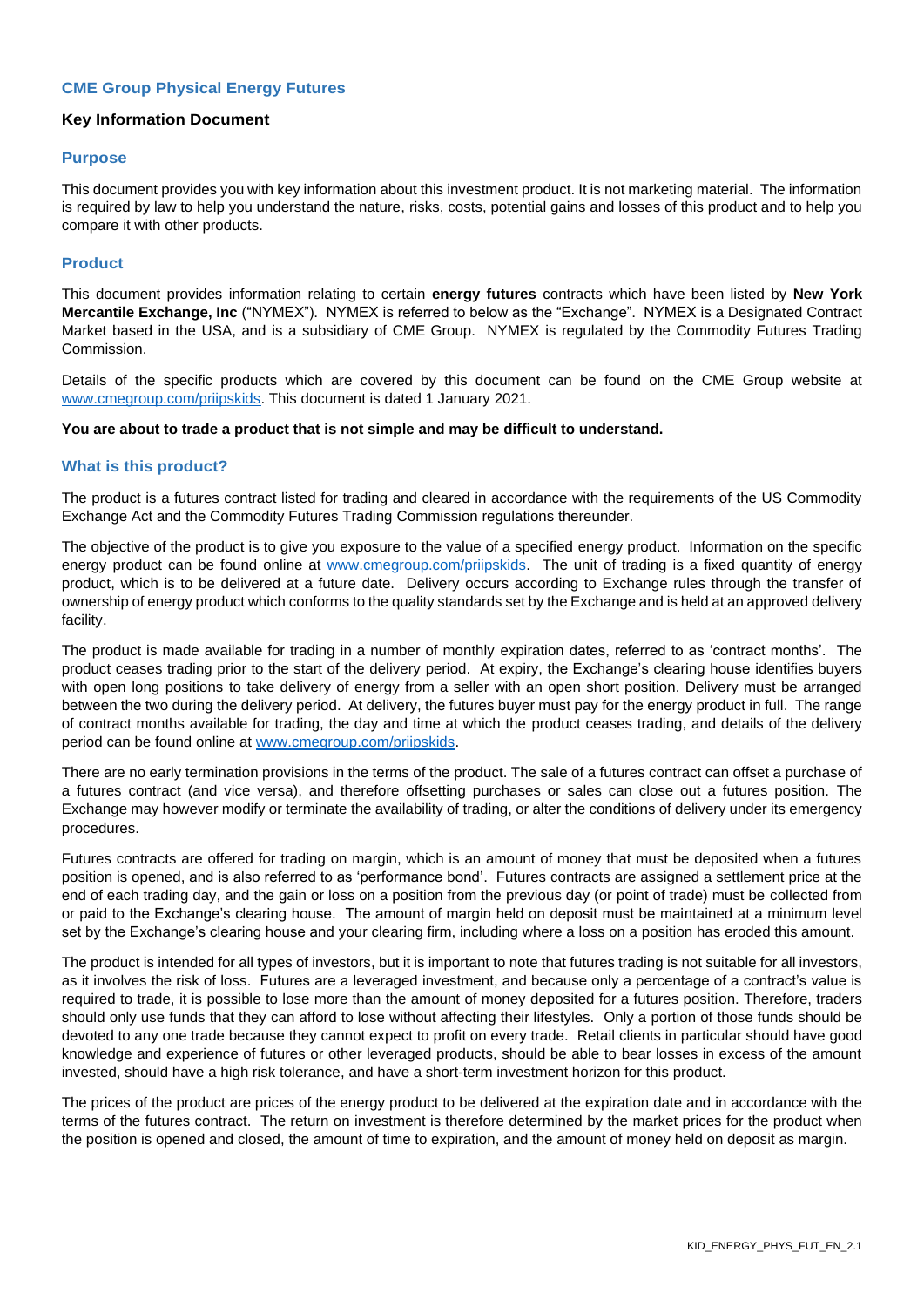# **What are the risks and what could I get in return?**

The summary risk indicator is a guide to the level of risk of this product compared to other products. It shows how likely it is that the product will lose money because of movements in the markets or because we are not able to pay you.

We have classified this product as 7 out of 7, which is the highest risk class. As a futures contract, the product should be considered a high-risk investment product.



There is no maximum loss. In some circumstances you may be required to make further payments to pay for losses. **The total loss you may incur may significantly exceed the amount invested.** It is possible for the price for this product to fall below zero: a price of zero should not be considered as the limit for potential losses for the holder of a long position.

The product is denominated in a foreign currency, and therefore the return, when expressed in your currency, may change depending on currency fluctuations. **Be aware of currency risk. You will receive payments in a different currency, so the final return you will get depends on the exchange rate between the two currencies. This risk is not considered in the indicator shown above.**

This product does not include any protection from future market performance so you could lose some or all of your investment.

The product is listed for trading on a futures market and there is no committed liquidity offered by market makers or the Exchange. Therefore, liquidity depends only on the availability of buyers and sellers in the market. Regular trading activity observed at one point in time does not guarantee regular trading at any other point in time.

This graph illustrates how your investment could perform. You can compare it with the pay-off graphs of other derivatives.

The graph presented gives a range of possible outcomes and is not an exact indication of what you might get back. What you get will vary depending on how the underlying will develop. For each value of the underlying, the graph shows what the profit or loss of the product would be. The horizontal axis shows the various possible prices of the underlying value on the expiry date and the vertical axis shows the profit or loss.

Buying this product holds that you think the underlying price will increase. Selling this product to open a position holds that you think the underlying price will decrease.



The figures shown include all the costs of the product itself, but may not include all the costs that you pay to your advisor or distributor. The figures do not take into account your personal tax situation, which may also affect how much you get back.

# **What happens if the Exchange is unable to pay out?**

You are not exposed to financial loss due to the default of the Exchange. All futures contracts traded on the Exchange are guaranteed by the Exchange's clearing house. No US regulated clearing house has ever defaulted or failed to make a payment to its market participants. In the highly unlikely event that such a default occurred, the initial margin posted to the Exchange's clearing house by you is bankruptcy remote. Thus, the risk of you suffering any loss due to the failure of the Exchange's clearing house is extremely low.

No direct client of the Exchange's clearing house has ever suffered a loss as a result of the failure of one of the Exchange's clearing firms. However, there is a low risk that such a loss could occur if the clearing firm and a fellow client of that direct customer both defaulted. To the extent that an intermediary is employed by you that is not a direct clearing firm of the Exchange's clearing house, the potential exists for losses to be suffered in scenarios other than those described above.

# **What are the costs?**

The Exchange charges a transaction fee for opening or closing a position. Should a futures contract be taken to delivery, a delivery fee will apply instead of the closing transaction fee. No other charges are applied by the Exchange, although your clearing firm and any other intermediary firm employed by you will also charge fees for their services.